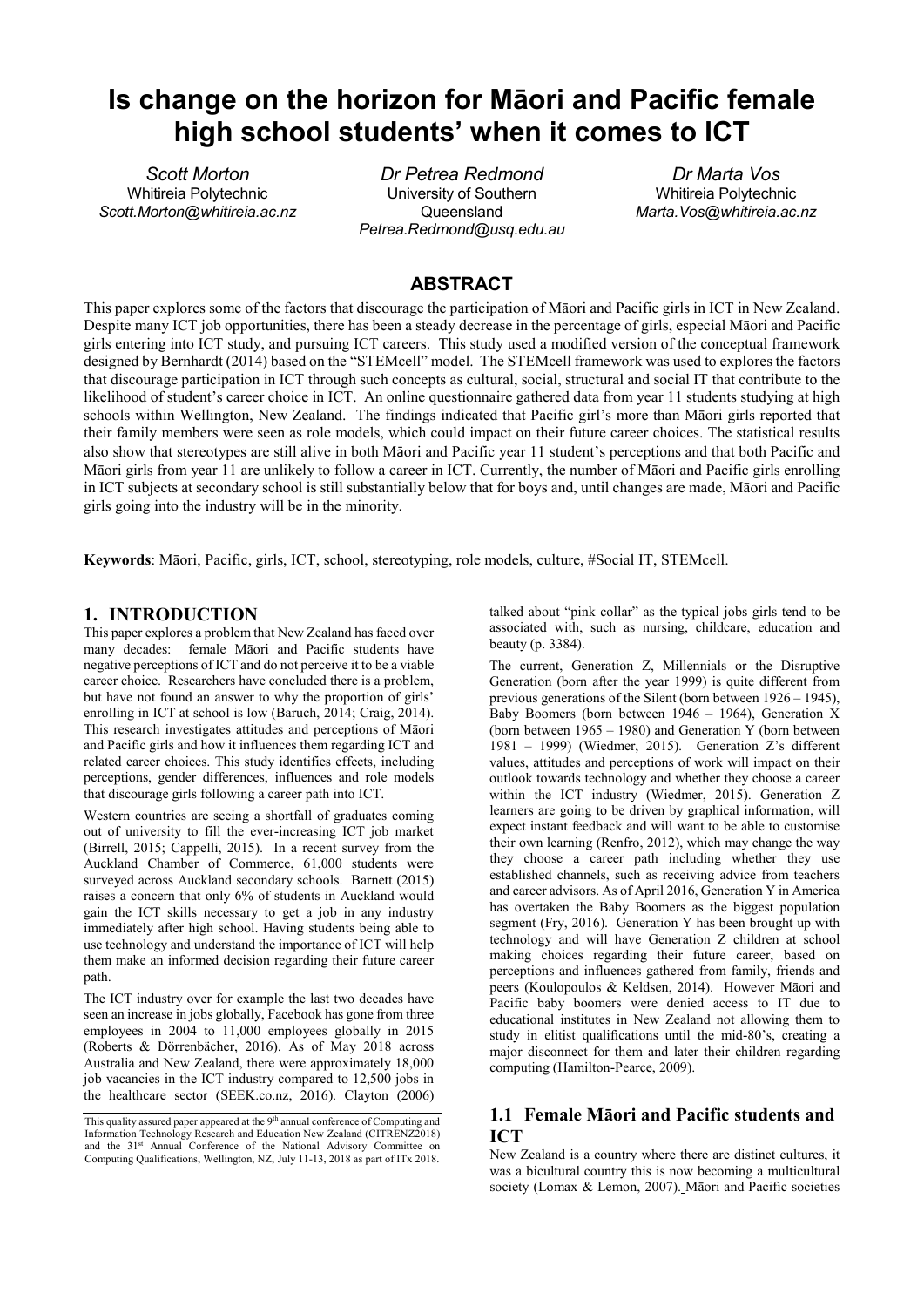differ in major ways from that of the European New Zealand society. Māori more than Pacific culture have been extensively colonised by the English and other European cultures (Lomax & Lemon, 2007). Only fifteen years ago only 27% of Māori households and 23% of Pacific households had a computer and the western society classification of material made it relativity in-accessible for Māori and Pacific families (Lomax & Lemon, 2007).

Some of the adoption problems faced by Māori and Pacific students when it comes to ICT comes from ICT teachers who are technical communicators and these teachers need to become more aware of differing communication patterns that arise because of these cultural differences (Lomax & Lemon, 2007). Lomax and Lemon (2007) points out that some of the variation in cultural differences are due to individualism, which is used in western education versus collectivism which is deeply entrenched in both Māori and Pacific culture. This lead to the mismatch between culture of the school and the ethnic culture of the student (McCarthy, 2008).

The adoption of ICT at high school and on to university for Māori and Pacific students, especially girls are at a disproportionate rate to New Zealand or European girls (McCarthy, 2008). McCarthy (2008) talks about a gap between Māori and non-Māori educational achievement; up to 35% of Māori students leave school with no qualifications and are five times more likely to enrol in remedial training in contrast to non-Māori being three times more likely to enrol in an academic qualification (McCarthy, 2008).

This study was guided by the research question: *What are the effects that discourage participation of Māori and Pacific girls in ICT?*

For the purpose of this research, the use of the word effects in the research question is defined by attitudes and perceptions. These attitudes of ICT will come through in the research from family, friends and teachers. It will also be shown through media, online, TV, Film and written. The perceptions will be shown through social, cultural, structural and disruptive (#Social IT).

#### **2. CONCEPTUAL FRAMEWORK**

This study used a modified version of the conceptual framework designed by Bernhardt (2014) based on the "STEMcell" model (p, 18), where 'STEM' combines Information Technology (IT) in the broader STEM field (Science, Technology, Engineering and Mathematics) and the 'Cell' looks at the individual (Bernhardt, 2014) This framework is used as a lens to make a judgement about the likelihood of a student choosing ICT. The constructs of Cultural, #SocialIT, Structural and Social will provide a lens to analyse the data. Each of these constructs will filter into the likelihood of choosing ICT as a career. The conceptual framework is shown in Figure 2.1.



The framework identifies the four external constructs: *Cultural, #SocialIT, Structural* and *Social,* each with their own context and factors which may encourage or discourage participation, or present obstacles that inhibit incentives or enhance disincentives to participate in ICT. Bernhardt's (2014) conceptual framework, the STEMcell model, has been built using prior research and theories, and has yet to be tested (Adya & Kaiser, 2005; Clayton, Hellens, & Nielsen, 2009; Merchant, 2013; Miliszewska & Moore, 2010; Timms, Courtney, & Anderson, 2006). Each of the constructs from the framework are expanded on through the literature to give background into some of the perceptions and attitudes that are to be measured through the questionnaire. The output of the four constructs are synthesized in to the *Likelihood of students choosing ICT*, which will be based on how much influence the other four constructs have on the individual.

#### **3. LITERATURE REVIEW**

## **3.1 Culture**

The *cultural* construct discusses the popular and parental factors that influence Māori and Pacific girls when it comes to ICT and the industry.

#### *3.1.1 Popular cultural*

Popular cultural defined by Bernhardt (2014, p. 102) as "the entirety of ideas, perspectives, attitudes, images and other phenomena that are within the mainstream of a given culture". These popular cultures can affect the way women view and interact with ICT. Popular culture for Māori started back in the 50's based on urban drift into major cities within New Zealand (Rallu & Suva, 2009). This often meant many families moving from their rural communities to seek employment in the major cities around New Zealand, especially the North Island. For Pacific people this urban drift did not happen until later as more and more Islanders started to move to New Zealand for a better way of life in the 70's and 80's (Latham, 2003). So Māori children started to integrate into the western cultures through the baby boomer generation and Pacific children as generation X/Y.

Baby Boomers, Generation X and Y growing up had different popular cultures associated with each generation. Baby Boomers would have been the first generation that had access to television and easy access to music, both would have had an impact on their influences and choices (Wiedmer, 2015) The end of Generation X and beginning of Generation Y would have been the first generations to be fully exposed to computing. By the turn of the 80's, Generation X was exposed to more information than the Baby Boomers through media, TV and films, and popular culture expanded into the computer field with the likes of computer games (Wiedmer, 2015).Generation Y was the first generation to have access to the internet, and through that medium, a new popular culture arose; the online community. TV shows in the 90's brought new popular cultures to teenagers with the likes of 'The Simpsons' and 'reality TV'. Computers started to appear in households across western societies and popular TV shows started to appear as video games (Koulopoulos & Keldsen, 2014).

Generation Z is the most connected generation when it comes to technology (Koulopoulos & Keldsen, 2014). The use of popular culture among Generation Z children could possibly change their perceptions through popular TV shows such as 'Appsolute Genius on CBBC' and computer games such as 'Minecraft', these popular cultures are exposing children at an early age to technology and future jobs (Bernhardt, 2014).

#### *3.1.2 Parental expectations*

Parental expectations are influenced by their cultural norms, "the less rigid and less influential the freer and more Figure 2.1. New Framework based on STEMcell model (Bernhardt,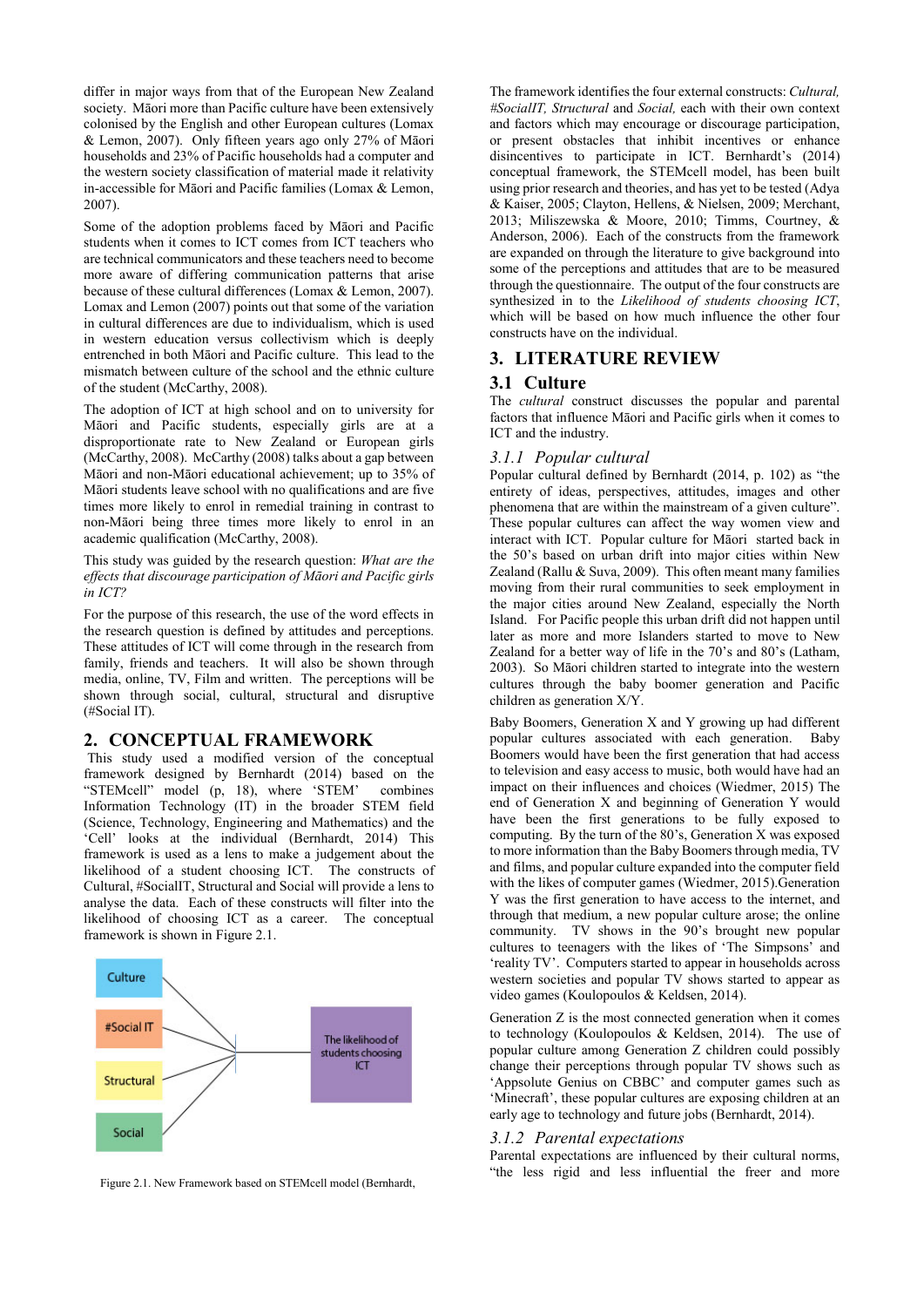cosmopolitan the society is" (Bernhardt, 2014, p. 103). The generational influence of family members on children can become the catalyst for the direction they take while at school. Dimitriadi (2013) observed that family is the main avenue for children to discuss ideas for career choices. Family can be very influential and the desire to follow in the footsteps of one's parents has long been a significant factor in the choice of career. If children view their parents as role models they will be strongly influenced by their choices of career (Adya & Kaiser, 2005).

Dimitriadi (2013) stated, "Within a culture of close-knit families, opinions of elders are respected and must be taken into consideration" (p. 5), also Hamilton-pierce (2009) stated, "There is respect for your elders, where the boys do show respect for us" (p.174).

 Young's (2003) research concentrated on year nine students across Tasmania and found many girls rejected a career in ICT due to misinformation and misguidance from parents who had limited or no knowledge of the subject or what jobs were available. As Generation Y become parents themselves the generational effect will affect how their children use and understand technology. Bernhardt (2014) stated, "Tomorrow's parents are today's highly e-connected teenagers" (p. 104).

# **3.2 #Social IT**

The *#Social IT* construct discusses the factors of the everchanging landscapes of social media, the terminology used and the technology that Generation Z are using. *#SocialIT* represents #SocialEra, the current disruptive technology, in its application as an influencing platform/environment for women in ICT. The #SocialEra or Social Disruptive Era is the name given to the new age of social technologies that are being used in the 21<sup>st</sup> century. Social technologies include Facebook, Instagram, WhatsApp, Tumblr, Google +, YouTube, Pinterest, Snapchat and many more. *Social* represents the transformation of technology and how it will shape the future of IT (Bernhardt, 2014). It considers some of the influential factors that young people will be faced with in the coming years such as social, educational and career implications of such a fast-moving landscape in the IT industry. Today's Generation Z students have adopted these disruptive and enabling technologies at such a rapid rate that technology has become an integral part of their lives.

## *3.2.1 Social Media Revolution*

The power of social media has an opportunity to offer Generation Z girls a different outlet to express their creativity within a 'net neutral' world (Bernhardt, 2014). With the likes of Facebook, Twitter, Instagram, Snapchat and many more at the start of this revolution, young girls can become anonymous within this new realm and have a great prospect to get in early and show the world that young girls belong in the new disruptive world (Bernhardt, 2014). Using such technologies mentioned will allow teenage girls to 'debunk' the stereotypical perception and be gender neutral and stop the pressure of being part of a minority (Baruch, 2014).

## *3.2.2 Terminology*

A study by Papastergiou (2008) noted that girls are still in the minority when it comes to ICT related studies and still have a misconception of the differences between Information Systems (IS) and Computer Science (CS) related courses. The girls' perception in the study found CS to be more hardware and computer programming and IS to be the use of software products such as Microsoft Office. Female students did not relate to the human side of CS and IS studies and focused only on the negative aspects and the stereotypical views of ICT. The misrepresentation of both subjects stems from the teachers' lack of understanding of how CS and IS have adapted over the

years to include Human-Computer Interaction (HCI) and the soft skills of communication. Bernhardt (2014) talked about the problematic use of acronyms in IT and ICT, people do not know what they mean. Bernhardt speculates that this may indicate a generational issue, the use of acronyms and their meaning will be different for different generations. As technology changes the acronyms do not, causing confusion.

## *3.2.3 Technology*

Access to computers, tablets and laptops has increased to the point that most people in western society have one or can access one. Generation Z girls have grown up in this society and accept technology as part of their everyday lives (Bernhardt, 2014). The Internet and the social media have also changed the way we look at technology now compared to a decade ago. Akbulut and Looney (2007) found education has not moved forward as quickly as technology in the past two decades, and as a consequence the teaching, environment and culture trails behind. Until this imbalance can be rectified between boys and girls, the gap in ICT is likely to continue growing. With the cost of technology now being very affordable, access to technology can be empowering for young girls as there is a shared medium where they can get information, support and guidance from anywhere at any time(Cummings & O'Neil, 2015).

# **3.3 Structural**

The *structural* construct discusses the factors that influence generation Z through work and school, such as teachers, career advisors and the ICT industry. The *structural* influencing factors that interact with the construct include education, information, access, support mechanisms and government policies.

Most career paths are chosen early in the student's educational life (Broadley, 2015) and the lack of understanding of what is available in the ICT industry could be a factor in putting girls off ICT opportunities (Dimitriadi, 2013). As suggested by Dimitriadi (2013) a reform of the curriculum has to take place to engage girls more in ICT subjects. Bernhardt (2014) talked about a change in curriculum and a more agile approach to the problem, Bernhardt stated: "We cannot properly teach modern ICT without embracing it ourselves." (p. 142). The school education sector does have issues in recruiting new teaching staff into ICT subjects (D. Jones, Albion, & Heffernan, 2016). However, teachers that do take up the challenge are normally Generation Y, as they are more enthusiastic about technology.

## *3.3.1 ICT industry*

A study carried out in Australia by Clayton (2006) showed female students are choosing healthcare and medical careers instead of ICT careers, even though those jobs on average are lower paid than those in the ICT industry (SEEK.co.nz, 2016). In 2010, according to an analysis of Labour Department data in the US, women held 23.9% of high tech jobs, down from 25.1% in 2005 (Fortt, 2013). The Australian Computer Society (ACS) in 2012 showed a decline to 19.73% (ACS, 2012) for women in the ICT industry. New Zealand census statistics showed in 2006, women represented 29% of employees in the ICT industry but by 2013, the 2013 census showed a drop to 27% (Statistics New Zealand, 2013). Craig's (2014) research found that the percentage of girls entering degree courses for ICT related programmes is decreasing, and the number of girls being employed in the ICT industry is representative of the shrinking number coming through from universities. There has been a decline in the number of women entering the ICT industry in the last two decades due to them not wanting to take ICT subjects at a higher level (Broadley, 2015).

## *3.3.2 Information and Support Mechanisms*

One influencing factor for career choice by young girls can start at school. The learning experiences through teachers and the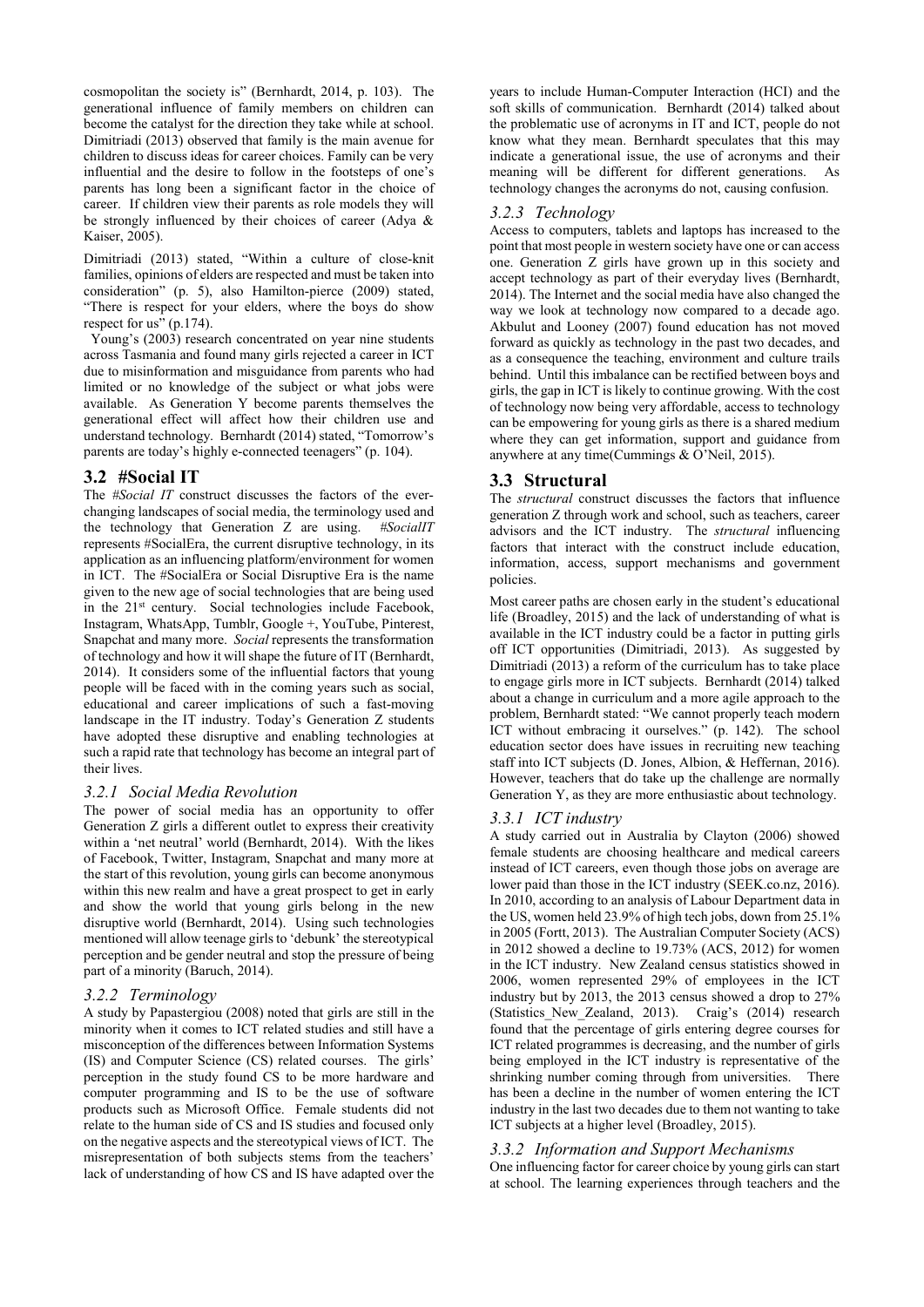curriculum can have an important effect on both the student's self-efficacy and their outcome expectations (Brown & Lent, 2004). Adya and Kaiser (2005) noted a gender bias and stated, "Career advisors tend to reflect a gender bias when directing girls towards traditional careers and males to non-traditional careers" (p. 10). One reason Adya and Kaiser (2005) suggested this was that career advisors felt more comfortable when advising in more traditional fields as they lack understanding and sufficient background in ICT to be aware of potential career paths, further, they found that career advisors are out of touch with what is happening within the world of ICT. This problem is having a social impact on the ICT industry and Generation Z student's career path. Career advisors are ill prepared for this disruptive technology and cannot keep up to date with the industry (Piyasiri, Gamage, & Manathunga, 2014).

#### **3.4 Social**

The *social* construct discusses the factors that influence Generation Z through social interaction via media, peers, role models and mentoring.

#### *3.4.1 ICT stereotypes*

The preference for girls choosing healthcare and medical careers over ICT careers was described by Clayton (2006), who noted: "Australian girls are continuing to reject ICT careers partially due to negative perceptions and stereotypes" (p. 3388). This 'geeky' or 'nerdy' stereotype, which has been around for many decades, has a negative connotation putting many girls off studying ICT subjects at high school and beyond (Bernhardt, 2014). In contrast, Grant, Knight, and Steinbach (2007) suggested that most of the students they surveyed thought that the 'geek' and 'loner' image was not indicative of people working in the ICT industry. Generation Z is obsessed with technology and devices, using such devices to interact with social media or to play games. This 'obsession' is replacing these older stereotypical views, but this new label of 'obsession' could be more difficult to counter than the 'geek', and 'loner' image it is replacing (Almond, 2013).

## *3.4.2 Peers*

Peers can have a powerful influence on teenagers' beliefs and behaviours when it comes to a career path (Bernhardt, 2014). Gardner, Sheridan, and Tian (2014) stated, "People's attitudes towards ICT are also influenced by their friends and peers. Especially when choosing a major, peers and friends' opinions are important to consider" (p. 122). In contrast, Adya and Kaiser (2005) noted that peer groups in the teenage years have limited impact on career, rather they influence social responsiveness, behaviours, fashion styles, and attitudes. If peers reinforce traditional gender role behaviours, then longterm goals and aspirations may distort those children's views. During teenage years, this gender difference, particular boys on girls, can have a major impact on girls' self-concept and selfefficacy (Clayton, 2007). Students will change their perceptions towards many courses at school, especially ICT if peers' views are different from theirs.

#### *3.4.3 Media*

Film, television, print and electronic media can influence and also enhance the stereotype that ICT is a male occupation (Bernhardt, 2014; Clayton, Beekhuyzen, & Nielsen, 2012). However, media has little impact on motivating career choices; the media's focus is on enhancing gender stereotypes that centre on physical images (Adya & Kaiser, 2005; Clayton et al., 2009). This stereotype mainly focuses on visual images such as the 'geek' in the glasses, and the darkened room of a teenage male in front of a computer screen, rather than representing ICT as a career choice and a viable option for girls (Gorden, 2011). Young adults' perceptions about ICT jobs are

biased by media influences and how these depict people in the industry, rather than being influenced by facts and figures about actual people in the industry (Pau, 2009). Girls' perceptions of ICT jobs mirror the stereotypes they have been presented throughout their teen years through television, film and other popular media. Television programs such as 'Criminal Minds', give the perception of ICT as being geeky, stating "the tech with the glasses" (Clayton et al., 2009, p. 156) and when shown in the program the female character is always portrayed working alone in a small dark room. However, Generation Z is using more of a dynamic platform through social media, their stereotypical views will differ from those perceived by other generations that use traditional media such as newspapers and TV (C. Jones, Ramanau, Cross, & Healing, 2010).

#### *3.4.4 Gender stereotypes*

"The 'nerdy' image of the ICT industry is still seen a major concern for most girls" (Bernhardt, 2014, p. 105). Attitudes are evolving with every change in a generation with regards to stereotypes. The problem becomes a generational problem, as the older generation such as the Baby Boomers, keep the stereotypical image alive. Bernhardt (2014) talked about today's younger generation in respect to attitudes and beliefs and stated "if today's youths were surveyed in the absence of preconceptions from the industry's history the results would already be markedly different" (p. 107).

#### *3.4.5 Role models*

Student career choices can be influenced in many ways; role models are one of these influencers (Adya & Kaiser, 2005). (Perciva, 2014) found attractive looking female role models in STEM subjects not only decreased girls' interest in Science, Technology, Engineering and Maths (STEM) subjects but also decreased their beliefs in their own ability to succeed at those subjects and the likelihood of studying them. Seeing attractive women as role models became demotivating to young girls as their own self-image do not match up.

Media attention in the past few years has focused on prominent males in ICT roles such as the late Steve Jobs, Bill Gates or Mark Zuckerberg. These role models reinforce the way girls and especially young girls view the ICT industry as being maledominated (Gorden, 2011). This may or may not come down to the generational effect, as historically the majority of people employed in high profile ICT roles are predominantly male (Hunter & Boersen, 2015). However, as the Baby Boomer generation move out of the workforce and are replaced with Generation X or more than likely Generation Y workers, there could be a shift in appointments towards a more balanced workforce, and towards female workers (Wiedmer, 2015).

Māori and Pacific students, especially girls are at particular risk of being left behind or even left out entirely in ICT. Education towards ICT and a change in perception and attitude regarding the industry must be conveyed in a timely manner to these students for them to make a decision regarding their future. There is little research that has been carried out in Māori and Pacific girls and how to attract them into ICT and to the industry.

## **4. METHOD**

Little research has investigated female Māori and Pacific students and ICT, this paper will present a case study approach which was taken to explore the issue. Data were collected through quantitative means by use of an online questionnaire. The analysis is based on year 11 students studying at high schools within the Wellington region. Eight schools responded to the initial research proposal, of those eight schools, six allowed the research to take place. The questionnaire was distributed to the schools in the form of an online questionnaire using LimeSurvey. From the six schools that took part in the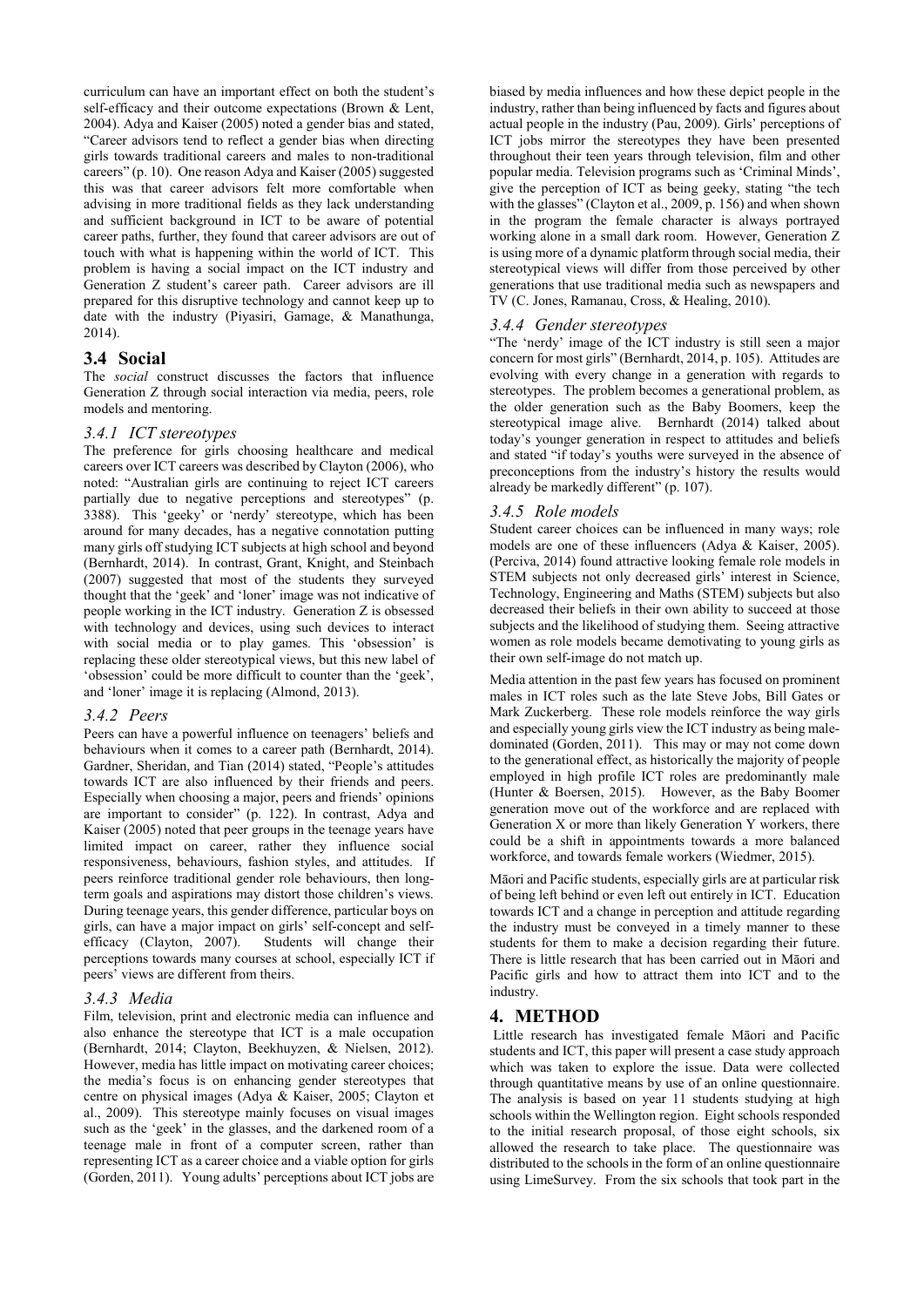questionnaire a total of 358 responses were collected. However only 286 responses completed in full the questionnaire and could be used.

# **4.1 Questionnaire description**

The questionnaire is broken up into five sections. Each of the four sections are based on a framework proposed by Bernhardt and the firth section which is the likelihood of students choosing ICT comes from the results of each section of the questionnaire.

The questionnaire uses a Likert scale from one to five, one being totally disagree to five being totally agree, however there are a couple of place in order or agreement questions as well. The questionnaire itself was designed solely for the purpose of the major research, this being the researchers PhD. Additional questions were modified from Abbiss (2005). These questions came from a national postal questionnaire designed and administered in the year 2000 (Abbiss, 2005).

The questions were piloted through a school that did not take part in the data collection phase. The questions were then modified from the results of the validation test and some questions completed dropped from the final questionnaire. Each construct has certain factors based on the type of information required to check perceptions and attitudes. As shown in the literature for each of these constructs different areas have been examined to elicit types of questions required to gather those perceptions and attitudes. Validation and reliability was carried out, that tested the constructs against each of the questions. This found errors of categorisation for some of the questions, which were then transferred into the correct construct.

Questions B1 through B9 determined the background and family values based on perceptions of family input into the participant future career path and knowledge about ICT and the industry. Questions C1 through C9 were devoted to social impact and the influence and perceptions that participants have through stereotypes, friends and role models. Questions D1 through D10 are all based on the structural factors that influence the participant through home, school and industry. Questions E1 through E7 are questions looking at perceptions participants have of the future of ICT and what it will look like when they leave education and what knowledge will be necessary to have to be part of an industry that uses ICT.

## **4.2 Analysis techniques**

For all analysis within this research, SPSS V.23 (Statistical Package for the Social Sciences) was used to calculate the results from the data gathered.

The first technique used for analysis was to conduct frequency analysis. Frequency analysis shows the number of students answering the questions and is part of descriptive statistics used for summarising frequency or measures of central tendency.

The second procedure carried out on the data was to normalise the data by using a normality test. This procedure tests the normality of continuous data. It is an assumption of parametric statistics that continuous variables achieve normality. This test checks the skewness and kurtosis of the data. This gives values for each and their standard error. However, from the analysis carried out on the question sets, the data is either skewed  $+$  or – and or has Kurtosis and cannot be manipulated by a mathematical formula to bring back into a normal distribution. This being the case, the use on non-parametric testing was carried out instead of parametric testing.

The third procedure carried out on the data was a reliability and validity test using Cronbach's Alpha. This procedure was used to determine the internal consistency and reliability of scaled data. Reliability analyses are run on data where each variable contributes to a single construct. The results of the test showed a 0.8 result, this showed that the data was reliable and valid. From the reliability test, further questions were deleted from the questionnaire.

The fourth procedure carried out on the data was a Chi-Squared Goodness of Fit. This statistic is used to test the Ns on the level of a single variable to see if they significantly differ from what is expected. The test is undertaken when data results cannot be normalized by using a normality test. This test was to determine if there are significant differences in the level of a single variable in relation to the frequencies of those levels. Each of the questions that were left were then synthesize from Likert to Yes, No and Don't Know results. This allowed the results to be better shown with such small numbers of participants with the use of a simple frequency analysis.

# **5. RESULTS**

# **5.1 Section A - Demographics**

The questionnaire went live early September 2017 and was available for just over one month. In that month, 358 responses were received to the Lime Survey application server, with 286 students completing the questions. However, out of the 358 responses, 72 student's results had to be been removed, due to not enough questions completed. From the 286 completed questionnaires, 167 completed questionnaires were from girls and 119 completed questionnaires from boys. This is illustrated in Table 5.1, which presents the gender details of the participants. There is slightly a bigger percentage of girls than boys in the study. This conforms to New Zealand statistics for high school populations ("2006/2013 New Zealand Census," 2013).

#### Table 5.1 Gender

| Gender | <b>Frequency</b> | Percent |
|--------|------------------|---------|
| Male   | 119              | 41.6    |
| Female | 167              | 58.4    |
| Total  | 286              | 100.0   |

Table 5.2 shows how many of the participants that took part in the questionnaire came from a Māori or Pacific background.

| Table 5.2 Ethnicity |  |  |  |
|---------------------|--|--|--|
|---------------------|--|--|--|

| <b>Ethnicity</b> |        |                          | Pacific<br>Māori |        |
|------------------|--------|--------------------------|------------------|--------|
| Gender           | Male   | Count                    | 5                | 11     |
|                  |        | <b>Within Gender</b>     | 4.20%            | 13.40% |
|                  |        | <b>%within Ethnicity</b> | 33.30%           | 48.50% |
|                  |        | % of Total               | 1.70%            | 5.60%  |
|                  | Female | Count                    | 10               | 17     |
|                  |        | %within Gender           | $6.00\%$         | 10.20% |
|                  |        | <b>%within Ethnicity</b> | 66.70%           | 51.50% |
|                  |        | % of Total               | 3.50%            | 5.90%  |
| <b>Total</b>     |        | Count                    | 15               | 28     |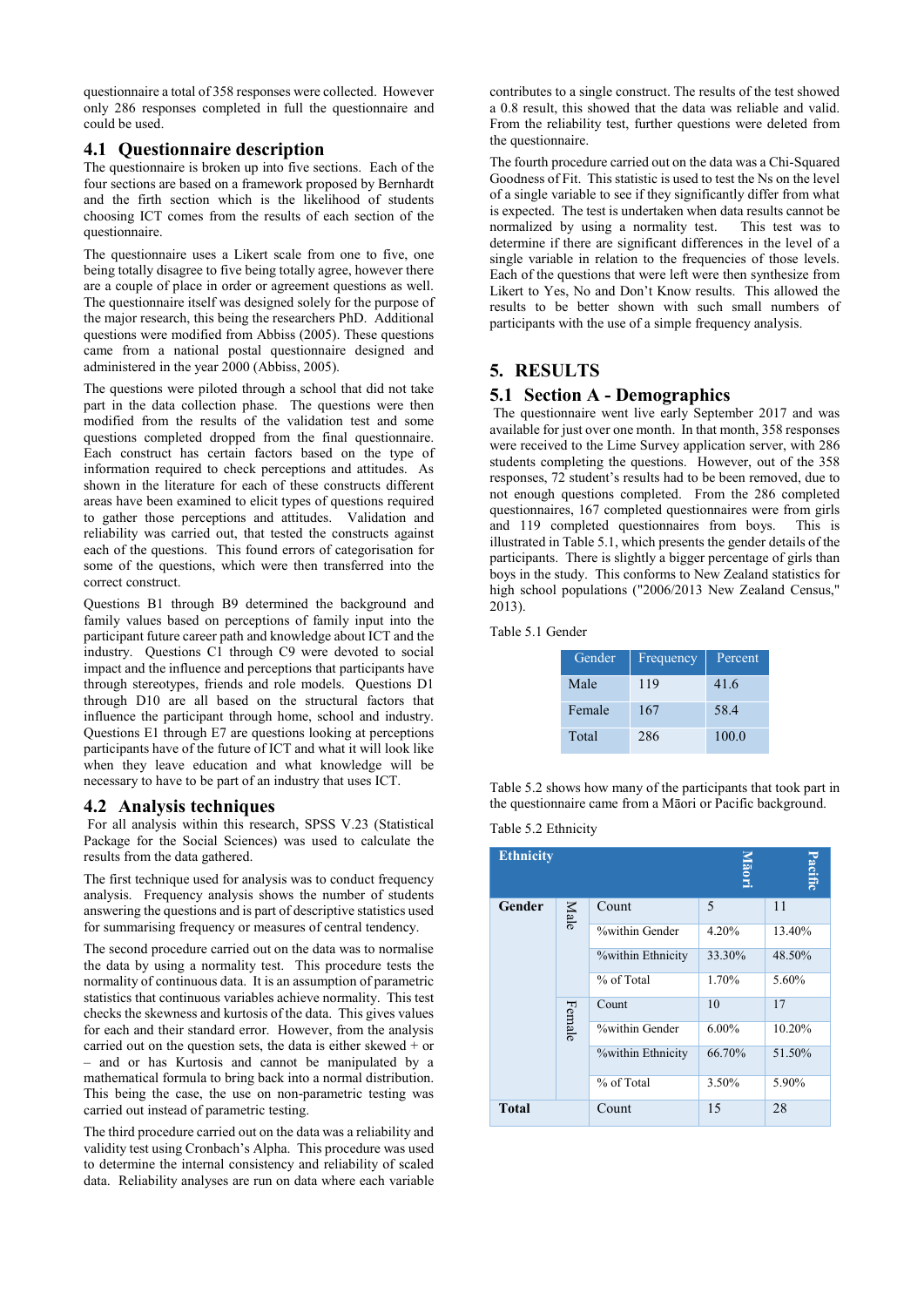## **5.2 Section B - Cultural Factors**

The next set of questions engage participants from the influence of background, culture and family. These questions tried to understand where the participants got information about careers and how it would impact their own perceptions on ICT.

It was hypothesised that parents/guardians would be influential over their child's future career? This hypothesis was tested using Chi-Square Goodness of Fit statistic (CS). More Pacific Girls  $(N=12)$  agreed than disagreed  $(N=1)$  regarding the hypothesis, however, when the question was asked to Māori girls, it did not find any significance

Pacific Girls,  $x^2$  (1, N=17) =14.07, p<0.05

It appears that Pacific girls are more inclined to seek guidance from family members when thinking about their future career than Māori girls.

It was hypothesised that ICT was just programming, CS was used and it was found that there was significance for Pacific girls (N=15) than Māori girls (N=10).

Pacific Girls,  $x^2 (1, N=17) = 10.33$ ,  $p < 0.05$ 

Pacific girls agreed that ICT was just programming, however, Māori girls did not agree or disagree with the hypothesis.

## **5.3 Section C – Social Factors**

The next set of questions asked the participants about their perceptions of stereotyping and roles models that would influence them about ICT. These questions tried to understand if stereotypes play a role in year 11 participants perceptions if role models can influence them towards a certain career path and also do peers have any impact on their decision making.

#### *5.3.1 Stereotypes*

Do participants believe there is still a problem with stereotypes within the ICT community and would participants be put off following a career in ICT because of such stereotypes? First, it was hypothesised that there is still a problem with stereotyping within the ICT community. The hypothesis was tested using CS. It was found that more Māori girls (N=9) agreed with the hypothesis of a problem with stereotyping within the industry than Pacific girls (N=6)

Table 5.1, Question C1

| Ethnicity | Agree                           | Disagree  | Neutral    |
|-----------|---------------------------------|-----------|------------|
| Māori     |                                 |           |            |
| Pacific   |                                 |           |            |
| $\sim$    | <b>T</b> . '11 1 1'<br>$\sim$ 1 | $\cdot$ 1 | $\cdot$ .1 |



The next hypothesis asked, would the stereotype problem put you off ICT. A difference was found between Pacific girls and Māori girls. Pacific Girls (N=3) agreed that it could put them off ICT, whereas Māori girls was (N=5).

Pacific Girls,  $x^2$  (1, N=17) =11.20, p<0.05

It appears that Pacific girls see stereotypes as a potential problem that could put them off following a career path into ICT.

Do film and TV shows show females and males in a stereotypical view when it comes to ICT. It was found that more Pacific girls ( $N=14$ ) than Māori girls ( $N=7$ ) agreed

Pacific Girls,  $x^2$  (1, N=17) =14.60, p<0.05

Māori Girls, x^2 (1, N=10) =1.40, p>0.05

It appears that Pacific girls still view the ICT industry from the influence of film and TV, giving the perception that key roles show actors as 'geeky' or 'nerdy'. From the data, it can be established that the link between stereotypical views within TV/Film is propagated through to what people watch and Pacific girls are picking up more on these subtle nuances about stereotypes than Māori girls.

Table 5.2, Question C4

| Ethnicity | Agree | <b>Disagree</b> | Neutral |
|-----------|-------|-----------------|---------|
| Māori     |       |                 |         |
| Pacific   |       |                 |         |

Question C4 – Film and TV show women and men in a stereotypical view (geek or nerd) when it comes to ICT, technology or computing

#### *5.3.2 Role Models*

Do role models play a big part of you choosing your future career? It was found that both Pacific and Māori girls, especially Māori girls agreed. Both Pacific and Māori girls like to look up to a role model that they can relate to.

Pacific Girls,  $x^2 (1, N=17) = 19.20$ ,  $p < 0.05$ 

It appears that both Pacific and Māori girls use role models as part of them choosing their future career. This is interesting not only for family and guardians but also for teachers to actually know that students are still looking towards role models whether it from family or guardians, teacher or industry.

## **5.4 Section D – Structural Factors**

The next set of questions that the participants were exposed to come from external factors that influence the participant from school and industry. It also looks at the perception of ICT and the type of work they could be doing in a future career.

#### *5.4.1 School*

Do you want ICT to be compulsory in high school? It was found that more Pacific girls  $(N=11)$  than Māori girls  $(N=7)$ disagreed that ICT should be compulsory.

> Pacific Girls,  $x^2$  (1, N=17) =11.20, p<0.05 Māori Girls, x^2 (1, N=10) =1.6, p>0.05

It does appear that Pacific girls are very averse to having ICT made compulsory within the high school.

Table 5.3, Question D1

| Ethnicity         | Agree      | Disagree | Neutral |
|-------------------|------------|----------|---------|
| Māori             |            |          |         |
| Pacific           |            |          |         |
| $\mathbf{r}$<br>⌒ | $T \cap T$ |          | 1 1 1   |

Question D1 – ICT, technology or computing should be a compulsory subject at secondary school

Do you seek career advice from: family, friends, teachers, career advisors or online media TV magazines and newspapers? It was found that Pacific girls (N=12) chose family for their first advice.

Pacific Girls, 
$$
x^2(1, N=17) = 14.80
$$
,  $p < 0.05$ 

The Pacific girls also chose teachers as an important career advice support (N=11), however, Māori girls really disagreed with career advice from the career advisors (N=9), but was not a significant result.

#### Māori Girls, x^2 (1, N=10) =6.40, p>0.05

It appears that both Pacific girls and Māori girls look to parents or guardians for career advice, slightly more for Pacific girls.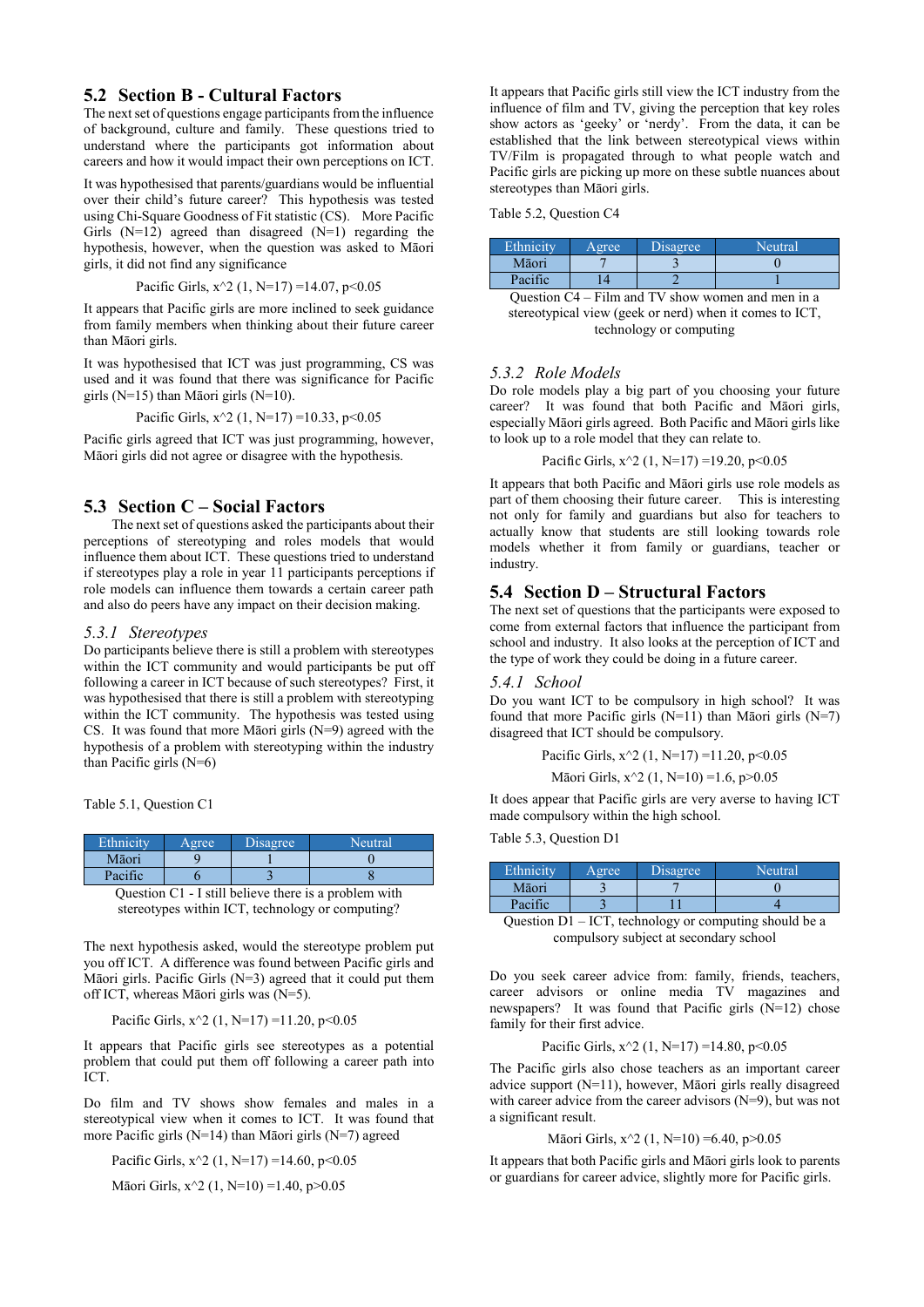The next set of questions hypothesised some of the most common types of questions the students ask about ICT. The questions asked were as follows: ICT is more for men than women, Studying ICT lock you into a specific job, ICT work is fun, ICT work is repetitive, ICT means working on your own and ICT is not necessary for my future career. A significance was found with two of the questions asked with Pacific girls. The questions were regarding repetitive work and future career. Pacific girls agreed that their perceptions of the industry regarding ICT would be repetitive (N=14), they also believed that ICT is not essential in their future career  $(N=15)$ .

#### *1.Repetitive work*, Pacific Girls,  $x^2 (1, N=17) = 10.80$ , p<0.05

*2.Future career*, Pacific Girls, x^2 (1, N=17) =11.20, p<0.05

Table 5.4, shows levels of agreement towards ICT

| Ethnicity | Agree | Disagree | Neutral |
|-----------|-------|----------|---------|
| Māori     |       |          |         |
|           |       |          |         |
|           |       |          |         |
| Pacific   |       |          |         |
|           |       |          |         |
|           |       |          |         |

Question D10 – Indicate your level of agreement with these statements towards ICT  $(1$  = repetitive work and  $2$  = future career).

## **5.5 #Social IT Factors**

The next set of questions that the participants were exposed to, come from factors affecting the participant perceptions of what the future holds for ICT? #Social IT is about perusing passions, creating amazing things using existing, evolving and future technologies and adjust quickly to an ever-changing technical world.

Do you have to be technically minded to be able to work in the ICT industry? It was found that Māori girls (N=3) agreed on regards the hypothesis, however, this was not a significant finding. Pacific girls (N=9) agreed that you have to be technically minded to be able to work in the ICT industry.

Pacific Girls,  $x^2$  (1, N=17) =10.8, p<0.05

It appears that stereotypical views of a person working in the ICT sector have to be technical to thrive in the industry.

# **5.6 ICT as a Career**

The final question asked: From answering the questionnaire has it changed your attitude or perception of ICT, and would you pursue a career in the industry? Both Pacific and Māori girls unanimously agreed that it would not change their mind regarding their own future career.

Out of the 286 students that completed the questionnaire, 17 were Pacific girls and 10 Māori girls. None of the Māori or Pacific students wanted to pursue a career in the ICT field.

# **6. DISCUSSION**

From the questions asked of the year 11 students, it appears that from the result of the questionnaire, Māori girls more so than Pacific girls appeared to know want they wanted when it came to their future career. Māori girls also reported that influential factors such as family do not appear to have a major impact in changing their minds regarding their future careers. Pacific girls reported looking towards family for insight and guidance for their future career path. These result differ from Dimitriadi (2013) who suggested that cultural influences are strong based on parental roles for Māori, however for Pacific girls these match with the outcomes from family influence over their child.

With regards to stereotyping, it was reported that stereotypes are still alive in both Māori and Pacific year 11 student's perceptions. These results have not really changed in the past 20 years as described by Clayton (2006), who noted: "Australian girls are continuing to reject ICT careers partially due to negative perceptions and stereotypes" (p. 3388). It does not seem to be a cultural thing but a social theme, however these results differ greatly from Grant et al. (2007) who talked about geek and loner as not being indicative of the stereotypes that students thought of when referring to people in the industry.

Role models on future career play a big part in Māori and Pacific year 11 girl's decision making, especially Pacific girls. Pacific girls reported they see their family members as being role models, which could impact on them changing their minds about their own future career. This strengthens Dimitriadi (2013) findings around culture for Pacific girls and looking up to family members as role models, however Perciva (2014) found girls where turned off STEM subjects when pretty young females were role model. This could indicate a difference in western culture to those of Pacific and Māori culture.

When it comes to ICT being compulsory at high school, Pacific girls appear to believe that ICT should not be compulsory, however, Māori girls were unsure if ICT should be part of a compulsory curriculum. These results back up the evidence from Dimitriadi (2013) who concluded that the classroom experience becomes a major factor for girls to choose other avenues when it comes to their future career path, as the experience in ICT, technology or computing compounds their perceptions about the subject as being boring.

When it came to career advice, Pacific girls reported looking towards family for advice first and foremost, unlike Māori girls who did look towards family for support but this was not a significant finding. A surprise in the findings came when looking at career advice from career advisors. Māori girls reported that they really disagreed with career advice from career advisors and did not seek their guidance. This backs up the literature that career advisors are very low down the list of people that teenagers go to for support when it comes their career advice and pathway into the ICT industry (Adya & Kaiser, 2005; Morton, 2013; Piyasiri et al., 2014).

Some perceptions have changed over the decades regarding the ICT industry and the work carried out by ICT employees. Both Pacific and Māori (Hunter & Boersen, 2015) girls recognise that ICT employees no longer work in solitude but in collaboration with other colleagues. This result is at odds with Broadley (2015) who found that western teenage girls still perceive the industry as working on your own. When it comes to the perception of year 11 students about ICT employees, Pacific girls reported that you have to be technically minded to work in the industry. This backs up the literature from Dimitriadi (2013) that suggests that students still do not recognise the multiple avenues that they can take in the industry, these stereotypes for Pacific and Māori girls is still prevalent today regarding the industry and career options available.

# **7. IMPLICATIONS**

From the discussion, it can be concluded that Pacific girls more than Māori girls seek approval from family when it comes to their future career. This appears to show that Māori teenage girls are starting to pick up more on westernised cultures than Pacific teenage girls. The urban shift that Māori families undertook in the 50's and 60's in New Zealand to be able to find better jobs has now infiltrated their culture and is starting to impact on millennials and generation Z girls perceptions and attitudes towards some of the deeply ingrained Māori culture.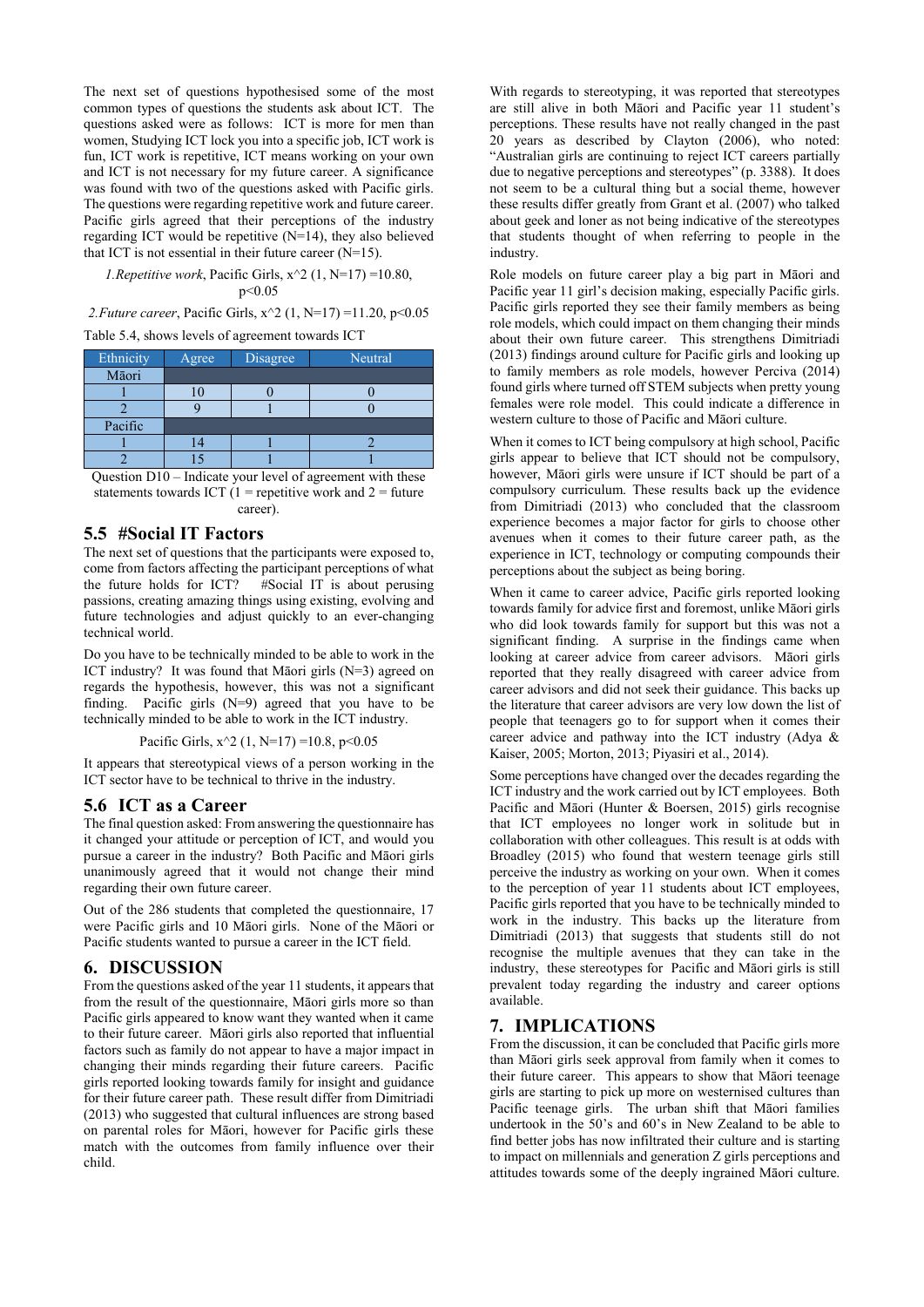However, Pacific families started the urban shift later into the 80's and 90's and have not been entrenched in those western cultures as long, so the millennials and generation Z girls have not been exposed as much and still hold those Pacific family cultures more than Māori. They also see stereotyping as a problem within the ICT industry and this would be enough to put them off wanting to pursue a career in ICT. Pacific girls also perceived that you have to be technical to be employed in the industry.

If the industry cannot start to show a diverse gender balance and gender neutral workforce, then it will have an impact on students perceptions which 'fans the flames' of those stereotypes of the industry. If Pacific and Māori girls cannot see likeminded people within the industry then it starts to promote those doubts about are you the right colour and gender fit for ICT. Many larger companies in New Zealand need to start to think about moving into a 21<sup>st</sup> century disruptive business model rather than the old 20<sup>th</sup> century industrial model of doing business.

Schools also need to be more agile when it comes to teaching ICT. There is a sticking point with the curriculum for schools but the need to change is a must for the future of the industry and making it gender neutral. New Zealand education needs to embrace change more rapidly to allow this new disruptive environment to flourish. Being able to offer ICT, technology or computing to students which is embedded into all subject and allows collaboration across subjects is a definite must for all generation Z students.

# **8. LIMITATIONS AND FURTHER RESEARCH**

This research only had a limited number of participants in both Māori and Pacific students, having a greater number of participants would allow the research to start to explain some of the questions that did not have enough representation of both cultures. Being able to re-run the questionnaire again with more input from both Pacific and Māori would expand the results and give a clearer conclusion rather than more of a generalisation.

It would be recommended that this questionnaire was also delivered across main centres, such as Auckland, Hamilton, Christchurch and Dunedin to acquire a better cross section of the country.

It would be recommended that the questionnaire also was delivered to rural areas, to see if the urban shift has had such an impact to both Māori and Pacific students.

To follow on from the questionnaire, an interview phase needs to carried out to address some of those underlying perceptions in greater detail to fully understand why the participants perceived ICT in that way.

# **9. CONCLUSION**

This research has focused on Pacific and Māori girls studying at high school in year 11 within the Wellington region in New Zealand. Due to the limited number of participants from both Pacific and Māori girls, some generalisations has been taken into account for the discussion and conclusion. The results are part of a PhD study which is still on-going and both groups of students are a subsection of a bigger pool of year 11 students.

## **10. ACKNOWLEDGMENTS**

I would like to acknowledge the help and support given from the Wellington schools, without their help this would not have been possible to complete. I would also like to acknowledge my supervisors for being patient with me and allowing me to pursue a topic that I am very passionate about. Last but not least, everyone that I have pestered to help in supporting this research.

Until industry and schools starts to recognise that there are still big issues for Māori and Pacific students and are proactive in change, then the majority of these students that will be heading into the workforce in the next couple of years will not even contemplate seeking employment in the ICT industry.

## **11. REFERENCES**

Abbiss, J. (2005). IT is a gender thing, or is it? Gender, curriculum culture and students' experiences of specialist IT subjects in a New Zealand high school (Unpublished doctoral dissertation). University of Canterbury, Christchurch, New Zealand.

- ACS. (2012). 2012 Australian ICT Statistical Compendum. Retrieved from Sydney, NSW: [http://www.acs.org.au/\\_\\_data/assets/pdf\\_file/0014/13541/](http://www.acs.org.au/__data/assets/pdf_file/0014/13541/2012_Statcompendium_final_web.pdf) [2012\\_Statcompendium\\_final\\_web.pdf](http://www.acs.org.au/__data/assets/pdf_file/0014/13541/2012_Statcompendium_final_web.pdf)
- Adya, M., & Kaiser, K. M. (2005). Early determinants of women in the IT workforce: a model of girls' career choices. Information Technology & People, 18(3), 230- 259. doi:10.1108/09593840510615860
- Akbulut, A. Y., & Looney, C. A. (2007). Inspiring Students to pursue computing degrees. Communications of the ACM, 50(10), 67-71.
- Almond, S. (2013). My kids are obsessed with technology, and it's all my fault. The New York Times. Retrieved from [https://www.nytimes.com/2013/06/23/magazine/my-kids](https://www.nytimes.com/2013/06/23/magazine/my-kids-are-obsessed-with-technology-and-its-all-my-fault.html)[are-obsessed-with-technology-and-its-all-my-fault.html](https://www.nytimes.com/2013/06/23/magazine/my-kids-are-obsessed-with-technology-and-its-all-my-fault.html)
- Barnett, M. (2015). ICT skills essential for getting a job, say Auckland business leaders. <http://tinyurl.com/h52377q>
- Baruch, R. (2014). Women and Information Technology: How Do Female Students of Education Perceive Information Technology, and What is Their Approach toward It? Journal of International Women's Studies, 15(1), 190-214.
- Bernhardt, S. (2014). Women in IT in the New Social Era: A Critical Evidence-Based Review of Gender Inequality and the Potential for Change. Hershey, PA, USA: IGI Global.
- Birrell, B. (2015). Too few or perhaps too many STEM graduates. Australian Universities' Review, 57(2), 71-78.
- Broadley, K. (2015). Entrenched gendered pathways in science, technology, engineering and mathematics: Engaging girls through collaborative career development. Australian Journal of Career Development, 24(1), 27-38. doi:10.1177/1038416214559548
- Cappelli, P. H. (2015). Skill Gaps, Skill Shortages, and Skill Mismatches: Evidence and Arguments for the United States. ILR Review, 68(2), 251-290. doi:10.1177/0019793914564961
- Clayton, K. (2006). Attitudes Towards ICT in Australian High Schools. Encyclopedia of Gender and Information Technology(2002), 3384-3390.
- Clayton, K., Beekhuyzen, J., & Nielsen, S. (2012). Now I know what ICT can do for me! Information Systems Journal, 22(5), 375-390. doi:10.1111/j.1365-2575.2012.00414.x
- Clayton, K., Hellens, L. V., & Nielsen, S. H. (2009). Gender Stereotypes Prevail in ICT; a Research Review. Paper presented at the Proceedings of the special interest group on management information system's 47th annual conference on Computer personnel research, ACM, Limerick, Ireland.